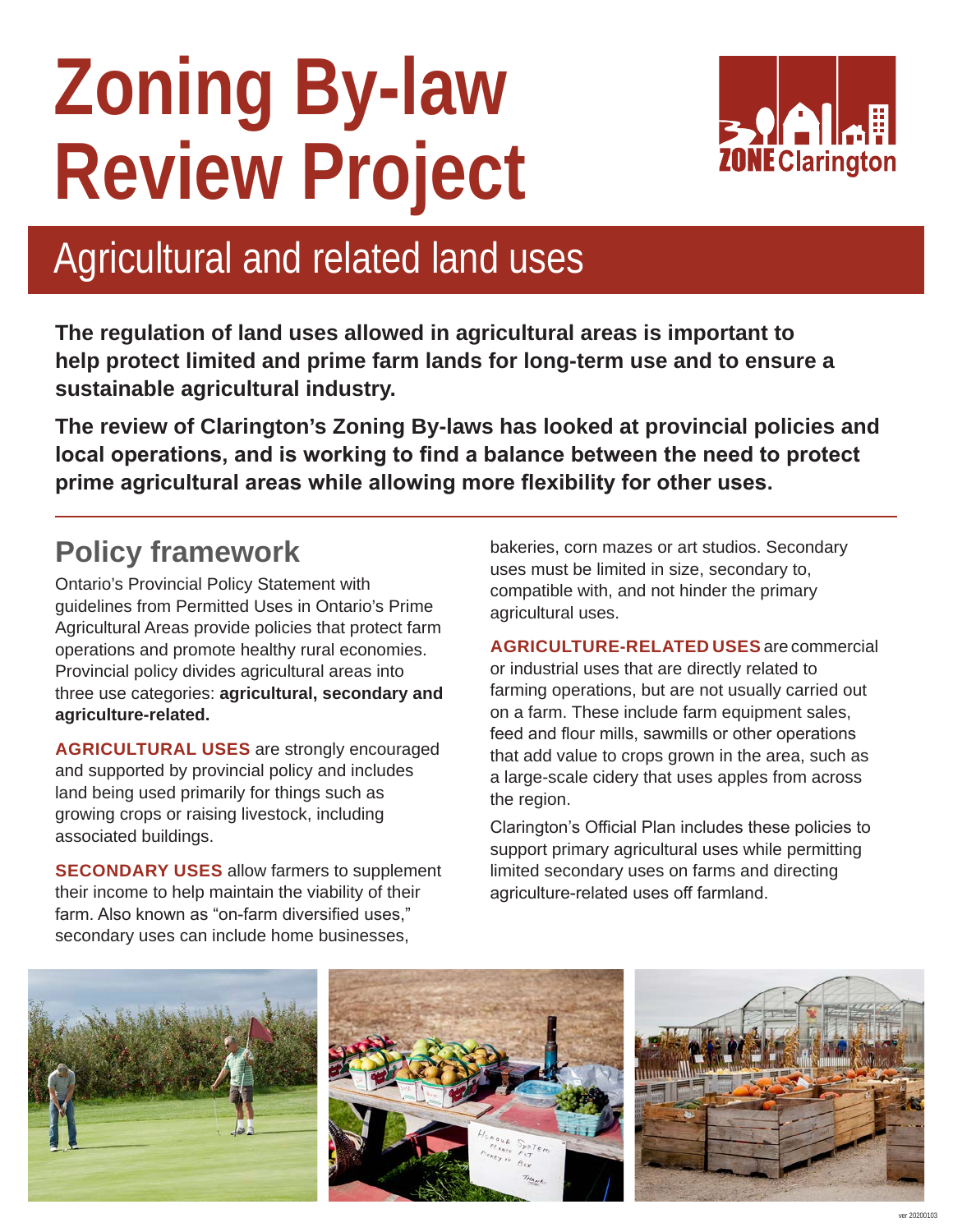## **Where we are today**

Currently, non-residential uses allowed on lands zoned Agricultural are limited to primary agricultural uses, farm produce sales outlets, bed and breakfasts and home businesses. Any other secondary use on a farm requires a Zoning By-law amendment. Larger agriculture-related industrial uses also require a Zoning By-law amendment and are directed to rural lands.

## **What have we reviewed?**

During the Clarington Official Plan review, Clarington Council asked the Zoning By-law review team to consult with Clarington's Agricultural Advisory Committee and to consider greater flexibility toward agricultural and non-agricultural uses. The consultations provided **ZONE Clarington** with a better understanding of the different types of primary agricultural, secondary, and agriculture-related uses that could exist and their potential impacts. As we finalize the Zoning By-law, we will continue to consult with the Agricultural Advisory Committee and community to review potential secondary uses.

## **What is proposed?**

The draft Zoning By-law states what primary agricultural uses are, along with what and where agriculture-related uses are permitted. It also permits a wider range of secondary on-farm uses not currently allowed. Anything not specifically permitted in the Agricultural Zone must go through a Zoning Bylaw amendment.

#### **AGRICULTURAL USES**

The draft Zoning By-law permits primary agricultural uses, such as growing crops and raising livestock, along with their associated buildings such as barns. Agricultural uses also include greenhouses, farmworker accommodations and related processing facilities, defined as *Farm Processing* **–** *Value-Retaining*.

#### **Farm Processing – Value Retaining**

The activity of processing and/or storing crops to maintain their quality and ensure they remain saleable. Examples include controlled-atmosphere storage, cleaning, grading, sorting, drying, simple bulk packaging, evaporation of maple sap into syrup and honey extraction.

Farm Processing – Value Retaining is permitted on farms if the majority of crops processed are from the farm. Value-retaining facilities that process crops not grown on the farm would be considered a Farm Related Industrial Establishment.

#### **SECONDARY USES**

The Zoning By-law permits specific secondary onfarm uses that work with and fit within agricultural areas, including:

- Farm processing value added
- Farm experience activities
- Farm produce outlets
- Home businesses
- Home industries
- Bed and breakfasts

#### **Farm Processing – Value Added**

The activity of turning crops into a new product to enhance their value, such as making cider from apples or jam from berries. Farm Processing – Value-Added facilities are permitted on farms in the Agricultural Zone but they are subject to some regulation.

Farm Processing – Value Added facilities must be secondary and directly related to the principal farm use, and the majority of the crop processed in the final product must come from the farm. The floor area of the facility is limited to 560 metres squared, some of which may be used for retail space. The draft Zoning By-law contains other regulations about outdoor storage and displays. Value-Added facilities that process crops not grown on the farm would be considered a Farm Related Industrial Establishment.

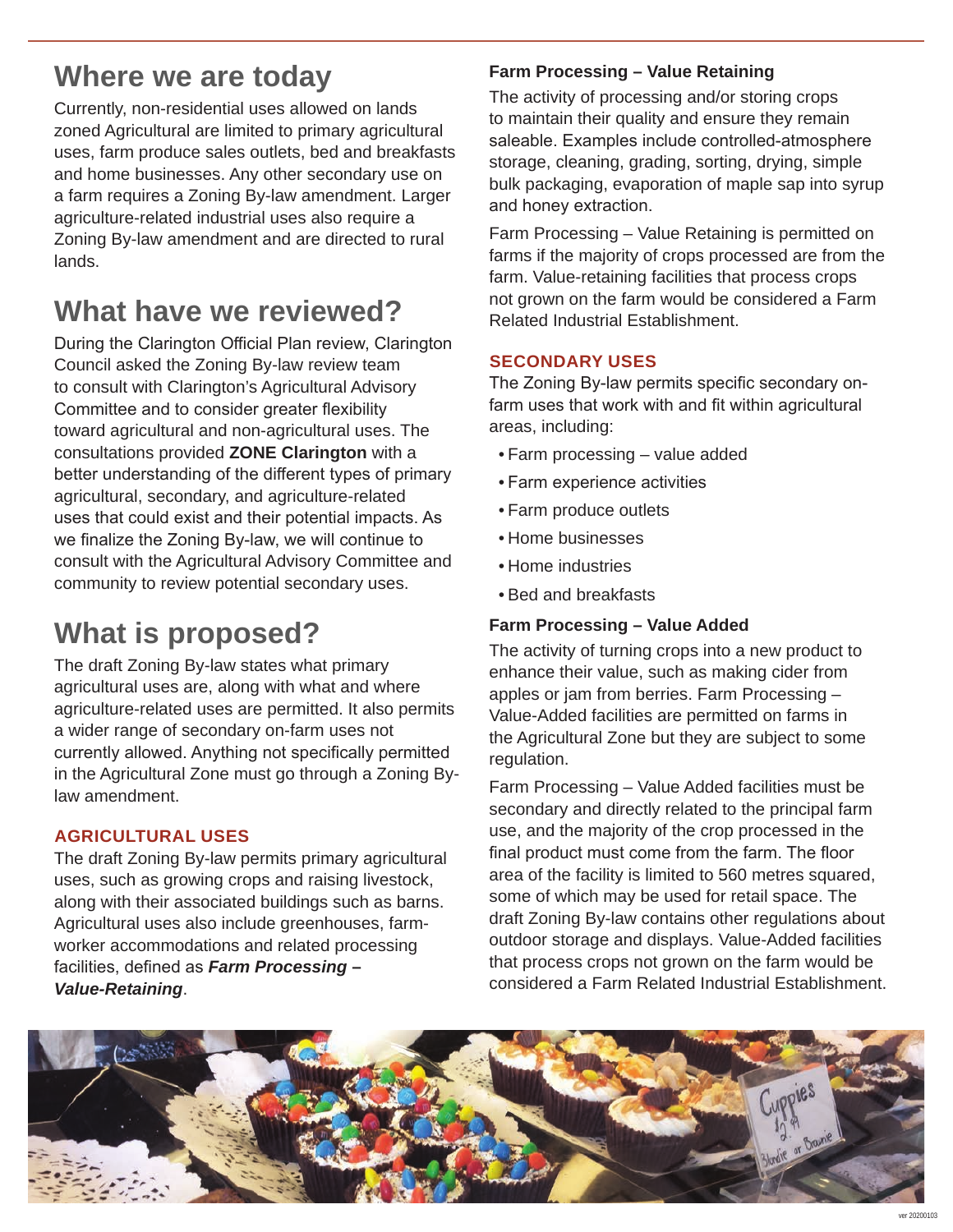

#### **Farm Experience Activities**

Farm Experience Activities can include horseback riding, hay rides, farm tours, cooking classes and apple picking. The draft Zoning By-law permits these activities in the Agricultural Zone. Farm experience activities must be secondary and directly related to the primary agricultural use of the farm with ongoing interaction with the agricultural activities. The draft Zoning By-law contains regulations about the size and location of a farm experience activity.

#### **Farm Produce Outlets**

The draft Zoning By-law permits farm produce outlets in the Agricultural Zone so farmers can sell their crops directly to customers. Buildings or structures are permitted for these sales, but may not exceed 100 metres squared and must be operated by the owner of the farm. Along with crops, these outlets may also sell a limited amount of value-added products produced on the farm, along with locally produced home-crafts, flowers and bedding plants.

#### **Home Businesses**

The draft Zoning By-law permits home businesses in residential dwellings in the Agricultural and Rural Residential Zones, and within existing homes in the Environmental Protection Zone. Home businesses include childcare, instructional services, personal services and food catering. The draft Zoning Bylaw outlines a number of regulations, such as the maximum floor area and number of employees, and types of businesses permitted in certain types of dwellings.

#### **Home Industries**

Home industries are similar to home businesses but are more intensive in their use. Home industries include activities like a carpenter's or electrician's shop, engine repair and the repair and sale of antiques. Home industries are permitted in the Rural Residential Zone on lots of at least one hectare and in the Agricultural Zone on lots of at least two

hectares, and some regulations depend on which of these zones the home industry is in. These regulations include maximum floor area and number of employees, outdoor display and storage and retail sales.

#### **Bed and Breakfasts**

The draft Zoning By-law permits bed and breakfast establishments in all Zones within the Rural Residential Zone Category, within existing dwellings in the Environmental Protection Zone, and in the Agricultural Zone. In all cases, the bed and breakfast must be within a single-detached dwelling and is limited to three guest rooms.

Other secondary on-farm uses that are not specifically permitted in the draft Zoning By-law would be considered on a case-by-case basis and would require a Zoning By-law amendment.

#### **Only uses that are compatible with and do not hinder the primary agricultural use of the farm would be permitted.**

The approach of permitting some secondary uses in the Agricultural Zone without requiring an amendment tries to strike a balance between the protection of farmland and flexibility for economic opportunities.

#### **Farm Event Venue**

A "farm event venue" is not permitted in the draft Zoning By-law. These commercial event venues operating secondary to a farm would require a Zoning By-law amendment. The draft Zoning By-law applies "farm event venue" as an exception to specific locations that previously received a zoning by-law amendment for such a use.